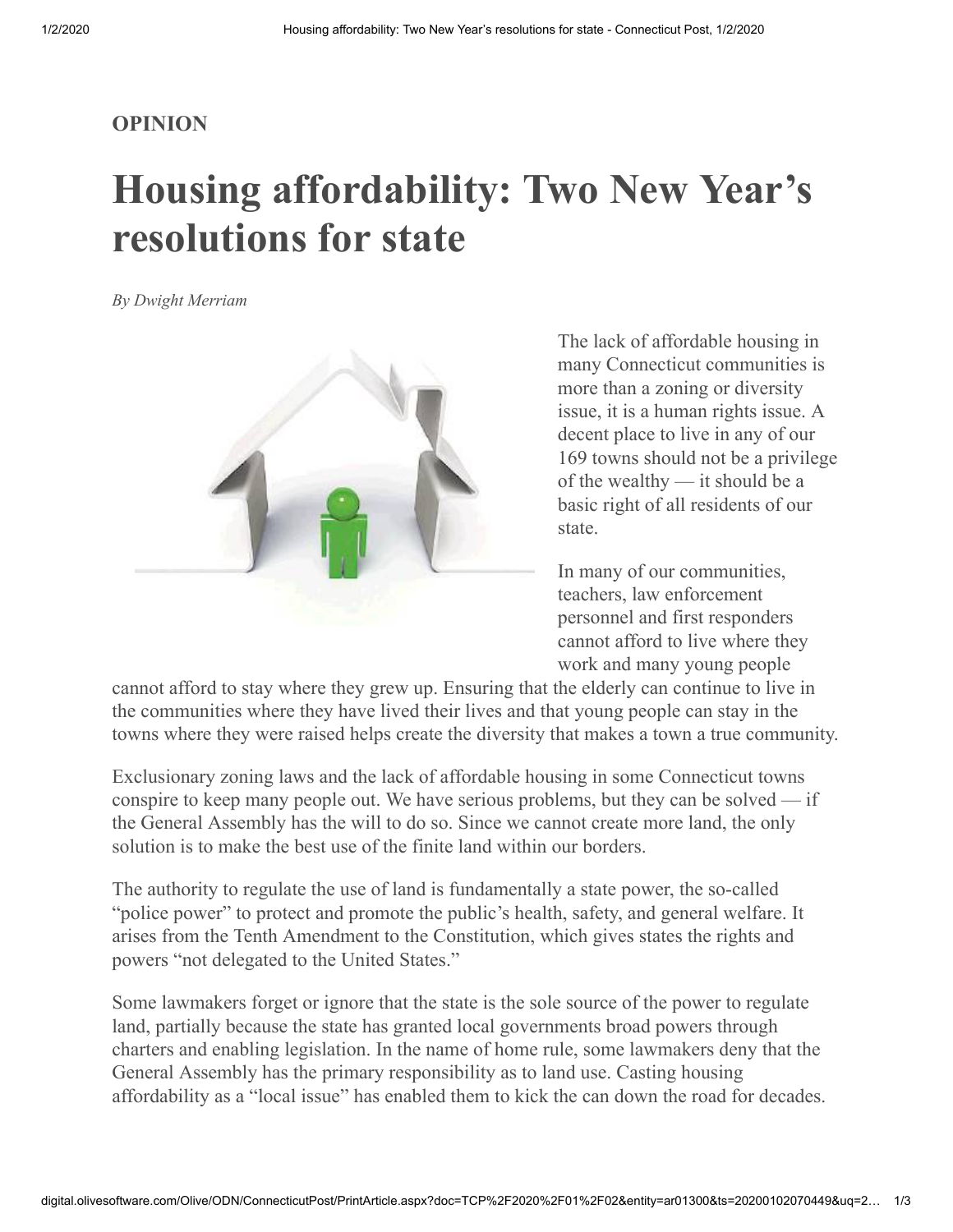In 2020, the General Assembly should resolve to exercise its exclusive authority to address two of Connecticut's top land use issues:

## **1. Affordable Housing**

The National Low-Income Housing Coalition ranks Connecticut 9th in the country in terms of wages required to afford a two-bedroom rental home without the household paying more than 30 percent of its income. Forty-one states are more affordable than Connecticut. That is shameful. Our state also has a half million renter households, many who need housing assistance.

The Affordable Housing Land Use Appeals law enacted 30 years ago allowed an override of local zoning for producing affordable housing but has so far produced just 5,000 units, a drop in the bucket. The appeals process can take over a decade and costs a small fortune. The law could be strengthened and should be kept, but we need additional solutions and we need them fast.

The General Assembly should do what Vermont, California, and Oregon have done at the state level and what Minneapolis and Seattle have done locally and mandate that anyone with a single-family home can add one or two additional units on their lot.

There are 1.4 million housing units in Connecticut and more than 800,000 are single-family detached homes. If the General Assembly would follow the lead of Vermont and the other states, Connecticut's 800,000 homeowners could produce over 100,000 new units, mostly affordable, without a dime of government money, no court appeals and no big lawyer bills.

The land, utilities, and site improvements are free because they are already there. If a mere 5 percent of those single-family homeowners created just one new unit inside their home or over their garage or with an addition or freestanding cottage, we would have 40,000 new housing units.

If another 5 percent were to decide to do two units on their large suburban and rural lots, we would have a total of 120,000 new homes and it would happen almost overnight and be better suited to the smaller households of today. The immediate increase in housing units would soften the housing market across the board, increasing affordability.

If Vermont, California, and Oregon can do it, why can't Connecticut?

## **2. State Land Use Regulations**

The statues granting local governments the power to regulate land use are a mess, a hodgepodge of piecemeal legislation, often designed to promote narrow interests. Some statutory provisions have made Connecticut the laughingstock of the rest of the country including one law in the Connecticut General Statutes that protects a single landowner.